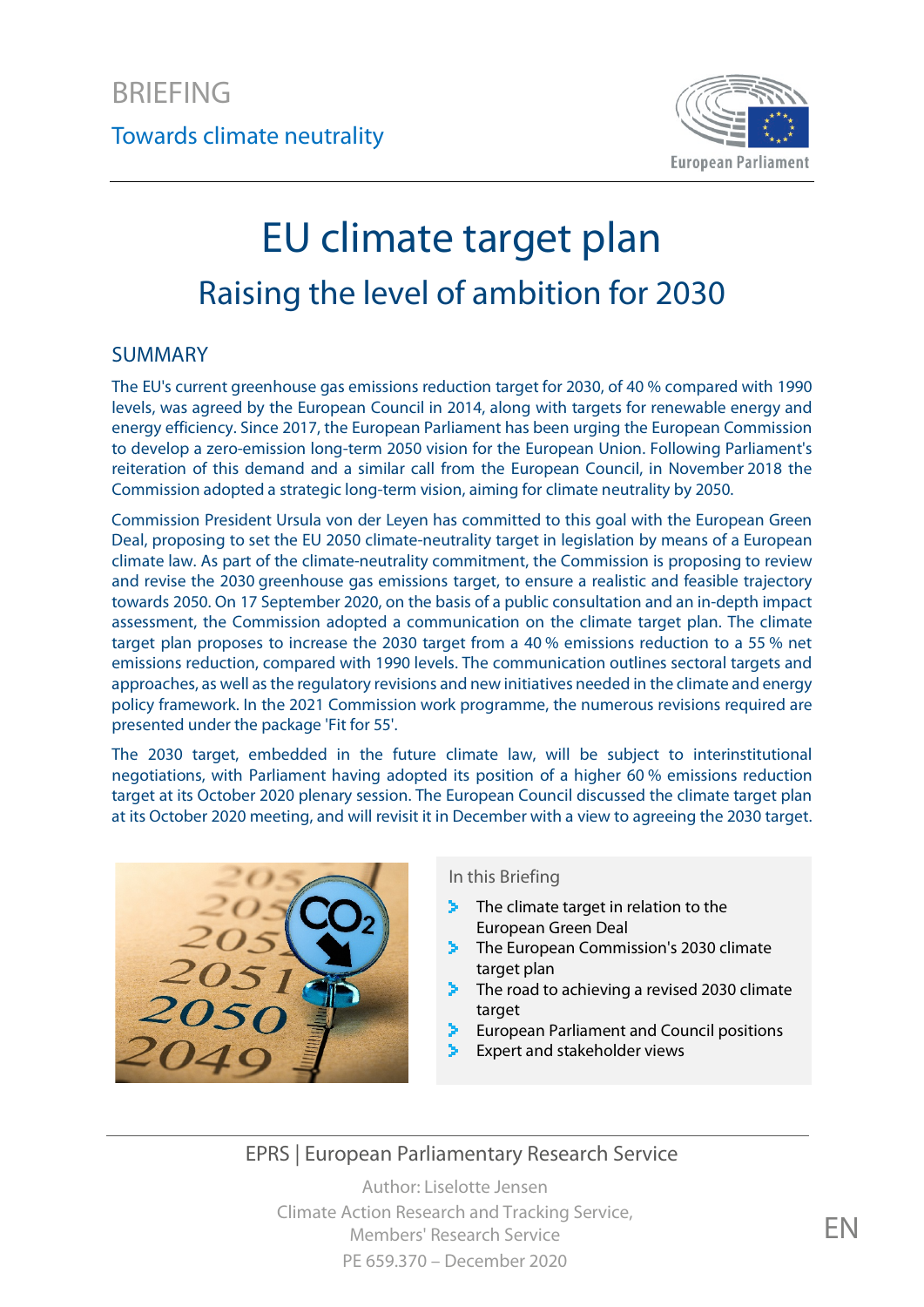# <span id="page-1-0"></span>The climate target in relation to the European Green Deal

The European Green Deal is a strategic priority that was first outlined in the political guidelines of European Commission President, Ursula von der Leyen. On 11 December 2019, the Commission presented a communication on the [European Green Deal](https://eur-lex.europa.eu/legal-content/EN/TXT/?uri=COM:2019:640:FIN) that sets out a detailed vision to make Europe the first climate-neutral continent by 2050, and to safeguard biodiversity, establish a circular economy and eliminate pollution, while boosting the competitiveness of European industry and ensuring a just transition for the regions and workers affected.

The original March 2020 legislativ[e proposal](https://eur-lex.europa.eu/legal-content/EN/TXT/?uri=CELEX:52020PC0080) for a European climate law, encompassing the climate neutrality by 2050 target, asks the Commission to review the 2030 greenhouse gas (GHG) emissions reduction target, and propose its revision if necessary. The climate target plan constitutes this revision and the provision was removed with the September 2020 [amendment](https://eur-lex.europa.eu/legal-content/EN/TXT/?uri=CELEX%3A52020PC0563&qid=1605203382901) of the European climate law proposal (see below).

Between 31 March and 23 June 2020, the Commission held a [public consultation](https://ec.europa.eu/info/law/better-regulation/have-your-say/initiatives/12265-2030-Climate-Target-Plan/public-consultation) on the planned update of the 2030 climate target. An  $\overline{\text{impact}}$  assessment<sup>[1](#page-7-0)</sup> (IA) was also prepared, to accompany a revised 2030 target and to ensure a responsible pathway to the 2050 climate-neutrality target, as laid out in the Green Deal communication and the original climate law proposal.

On 17 September 2020, the Commission adopted the communication ['Stepping up Europe's 2030](https://eur-lex.europa.eu/legal-content/EN/TXT/?uri=CELEX:52020DC0562)  climate ambition – [Investing in a climate-neutral future for the benefit of our people',](https://eur-lex.europa.eu/legal-content/EN/TXT/?uri=CELEX:52020DC0562) commonly referred to as the 2030 EU climate target plan. The communication lays the foundation for a wide range of actions under the European Green Deal political objective and suggests a GHG net emissions reduction target for 2030 of 55 % compared with 1990 levels.

The European climate law proposal wa[s amended](https://eur-lex.europa.eu/legal-content/EN/TXT/?uri=CELEX%3A52020PC0563&qid=1605203382901) on 17 September 2020 to reflect the new target.

### Climate and energy targets in the EU

The EU has a target of reducing GHG emissions by 20 % by 2020 compared with 1990 levels, and is on track to exceed it. In 2019, E[U GHG emissions](https://www.eea.europa.eu/highlights/sharpest-decrease-of-the-decade) were approximately 24 % below 1990 levels.

The current EU target for GHG emission reductions by 2030 is 40 %. This target was endorsed by the [October 2014 European Council.](https://www.consilium.europa.eu/en/meetings/european-council/2014/10/23-24/) The EU's 2030 target for the market share of renewable energy is 32 % and the target for improvement in energy efficiency is 32.5 %.

The European Council also called for the development of a reliable and transparent governance system, ensuring integration and streamlining of planning, reporting and monitoring efforts while reducing the administrative burden. As part of it[s Clean energy for all Europeans package,](https://ec.europa.eu/energy/topics/energy-strategy/clean-energy-all-europeans_en) issued on 30 November 2016, the Commission proposed the Regulation on the Governance of the Energy [Union and Climate Action,](https://eur-lex.europa.eu/legal-content/EN/TXT/?uri=uriserv:OJ.L_.2018.328.01.0001.01.ENG&toc=OJ:L:2018:328:TOC) which entered into force on 11 December 2018.

The European Parliament adopted a [resolution](https://www.europarl.europa.eu/doceo/document/TA-8-2017-0380_EN.html?redirect) on 4 October 2017, calling upon the Commission to prepare a mid-century zero-emissions strategy for the EU before the 24th United Nations climate conference (COP24) in 2018. Subsequently the European Council, in March 2018, called upon Commission to develop a strategy on long-term EU GHG emissions reduction in line with the Paris Agreement by the first quarter of 2019. Parliament reiterated its call in its [resolution on COP24](https://www.europarl.europa.eu/doceo/document/TA-8-2018-0430_EN.html?redirect) of October 2018.

On 28 November 2018, the Commission adopted a strategic long-term vision entitled 'a clean planet [for all',](https://eur-lex.europa.eu/legal-content/EN/ALL/?uri=COM:2018:0773:FIN) proposing climate neutrality by 2050. In [a resolution](https://www.europarl.europa.eu/doceo/document/TA-8-2019-0217_EN.html?redirect) on 14 March 2019, Parliament welcomed the Commission's strategy and advocated a 55 % reduction of EU emissions by 2030.

Referring to the content of specific energy and climate action legislation<sup>[2](#page-7-1)</sup> the 2018 Governance Regulation sets out reporting and monitoring requirements for Member States and the Commission. The regulation introduced an e-platform to receive the integrated national energy and climate plans (NECPs), to secure comparable data to verify progress and inform Union climate action planning.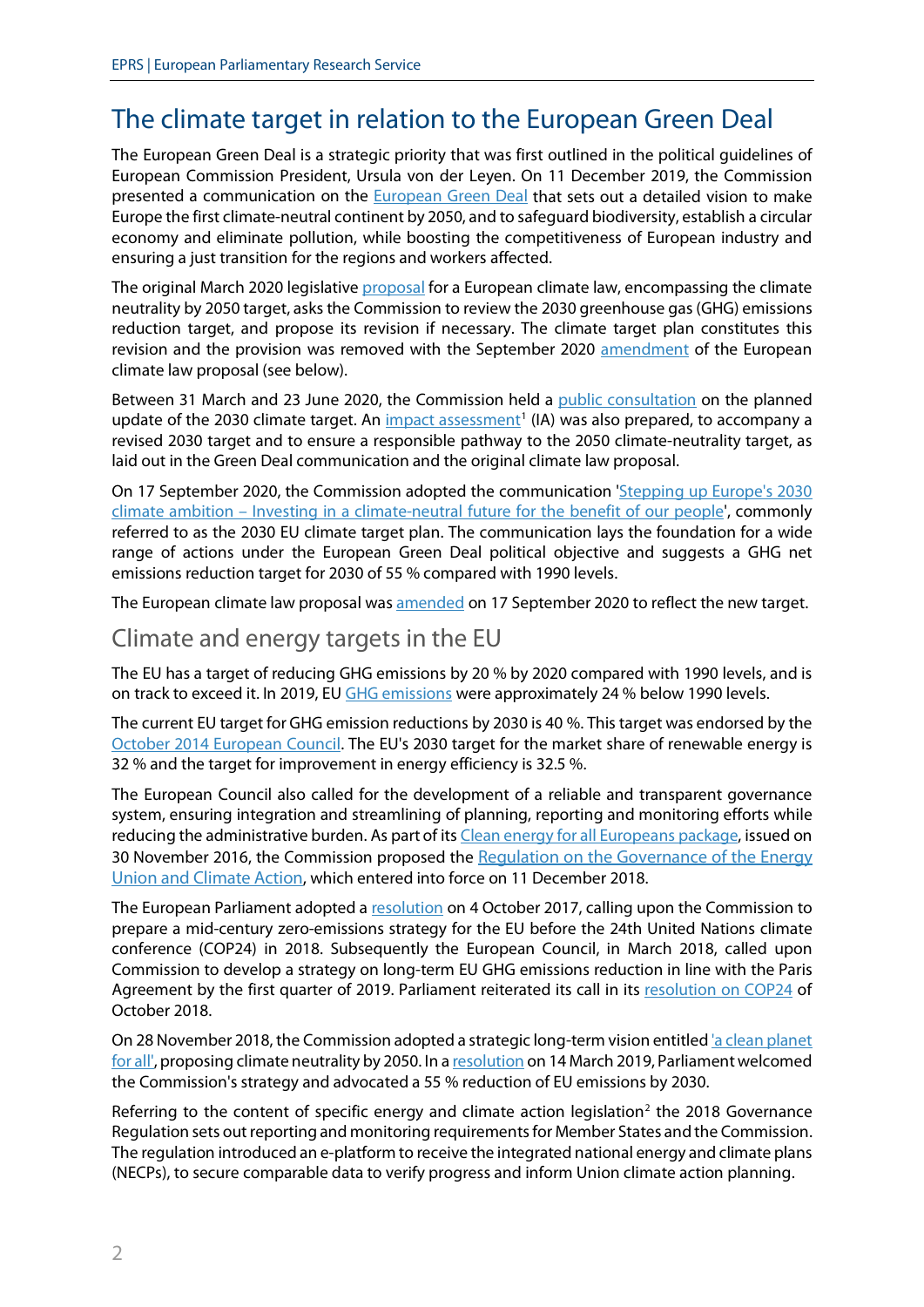The GHG emissions reduction target for 2030 is also the EU's [nationally determined contribution](https://www4.unfccc.int/sites/ndcstaging/PublishedDocuments/European%20Union%20First/LV-03-06-EU%20INDC.pdf) (NDC) to the Paris Agreement.

The Commission's October 201[9 progress report](https://eur-lex.europa.eu/legal-content/EN/TXT/?uri=CELEX:52019DC0559) on climate action estimated that the EU legislation adopted in 2018 would result in a 45 % reduction in emissions by 2030.

The climate target plan communication proposes to raise the 2030 target from the current 40 % reduction target to a net 55 % reduction target. The European Council had an initial discussion on the proposed target during its meeting of 15 October 2020. The [meeting conclusions](https://www.consilium.europa.eu/en/press/press-releases/2020/10/16/european-council-conclusions-on-covid-19-and-climate-change-15-october-2020/) stated that the European Council would continue discussions with a view to agreeing on a new emissions reduction target for 2030 at its December 2020 meeting. This would also allow for an update of the EU's NDC to the United Nations Framework Convention on Climate Change before the end of 2020. The European Committee of the Regions (CoR), in its **opinion** on the climate law proposal, and the European Economic and Social Committee (EESC), in its [opinion](https://www.eesc.europa.eu/en/our-work/opinions-information-reports/opinions/european-climate-law) of July 2020, both support an emissions reduction target of at least 55 % by 2030.

# <span id="page-2-0"></span>The European Commission's 2030 climate target plan

The European Commission is proposing to raise the 2030 emissions reduction target from the current 40 % to at least 55 %, compared with 1990 levels. This would be a 'net' target<sup>3</sup> including GHG removals through land use and forests, in contrast with the existing 40 % target, which concerns emissions only.

The proposed target is based on three key considerations:

- interlinked issues of long lead times in various sectors to implement transitions;
- the risk of carbon lock-in from investments in the coming decade;
- the seriousness of the current climate crisis and need to act in a timely manner.

The Commission argues that delivering on the revised target with a coherent policy framework to support implementation across all sectors would make European industry and businesses trailblazers. The plan is expected to modernise the economy, delivering innovation and a competitive edge while ensuring security and resilience of energy supply and health benefits. The proposed new multiannual financial framework [\(MFF\)](https://epthinktank.eu/2018/09/24/post-2020-multiannual-financial-framework/) and Next Generation EU [\(NGEU\)](https://www.europarl.europa.eu/thinktank/en/document.html?reference=EPRS_BRI(2020)652000) provide an opportunity to transition and grow the economy simultaneously. In July 2020, the [European Council](https://www.consilium.europa.eu/media/45109/210720-euco-final-conclusions-en.pdf) concluded that 30 % of the combined MFF and NGEU budgets should be targeted towards climate action and, more specifically, to helping achieve the 2030 target, expected to be updated by the European Council at the end of 2020. Further to the 30 % climate-spending target, the European Council reiterated that all EU expenditure should be in line with the objectives of the Paris Agreement. The communication considers climate action mainstreaming across other funds and programmes and ensuring a just transition through th[e just transition mechanism](https://www.europarl.europa.eu/RegData/etudes/ATAG/2020/646151/EPRS_ATA(2020)646151_EN.pdf) to be key.

The communication also provides more detail on the major reform of the EU ETS as communicated in the Green Deal, the aim being to encompass all emissions related to fossil fuel combustion. The EU ETS would be expanded and reinforced to ensure a robust carbon price. The Commission's impact assessment (IA) considers carbon pricing to be one of the most efficient tools for driving change. Further carbon pricing is also envisaged through revision of the [Energy Taxation Directive.](https://ec.europa.eu/info/law/better-regulation/have-your-say/initiatives/12227-Revision-of-the-Energy-Tax-Directive)

The Commission's envisaged pathway<sup>[4](#page-7-3)</sup> to climate neutrality and economic growth is illustrated in Figure 1.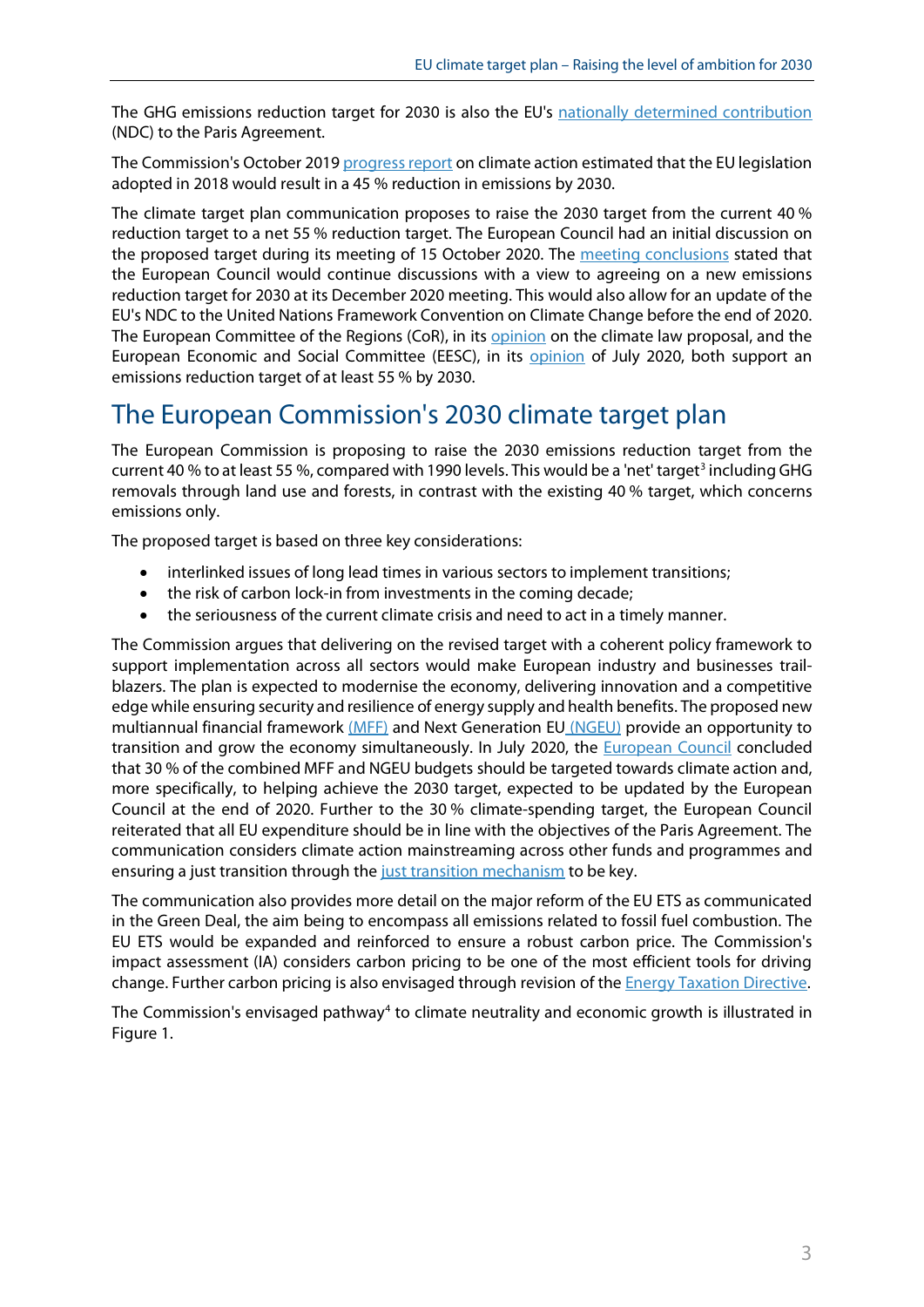

Figure 1 – Historic and projected GDP, greenhouse gas emissions and removals (EU-27)

Source: Communication ['Stepping up Europe's 2030 climate ambition – Investing in a climate-neutral future](https://eur-lex.europa.eu/legal-content/EN/TXT/?uri=CELEX:52020DC0562)  [for the benefit of our people',](https://eur-lex.europa.eu/legal-content/EN/TXT/?uri=CELEX:52020DC0562) European Commission, 2020.

The energy system and buildings are expected to deliver at least 60 % emissions reductions compared with 2015. More and decentralised renewable energy investments would drive citizens' engagement, local development and employment opportunities, while greening heating and cooling in buildings and industry through renewable electricity. The [Renovation Wave initiative](https://ec.europa.eu/energy/sites/ener/files/eu_renovation_wave_strategy.pdf) adopted by the Commission in October 2020 would be a key economic recovery tool while also delivering significant energy efficiency gains in a sector currently accounting for 40 % of final energy consumption.

For industry and the energy mix, the [new industrial strategy](https://ec.europa.eu/info/sites/info/files/communication-eu-industrial-strategy-march-2020_en.pdf) adopted in March 2020 and the [hydrogen strategy](https://ec.europa.eu/energy/sites/ener/files/hydrogen_strategy.pdf) along with th[e energy systems integration strategy](https://ec.europa.eu/energy/sites/ener/files/energy_system_integration_strategy_.pdf) adopted in July 2020, already mark out the major pathways envisaged. Action to strengthen the climate and energy policy framework would also drive transformation, while the EU certification systems, mentioned in the [circular economy action plan](https://ec.europa.eu/environment/circular-economy/pdf/new_circular_economy_action_plan.pdf) should support decarbonisation by facilitating supply and demand of low-carbon products and technologies.

The communication sets out its goal of a jump in the renewable energy share of the transport sector from 6 % in 2015 to 24 % in 2030. The Commission states that not only road and rail, but also aviation and maritime transport must contribute to the 55 % by 2030 target. To achieve this, the Commission puts forward the possibility of including the maritime transport sector under the EU ETS and reducing the free allocation of emission allowances to airlines, in combination with policy drivers on CO2 performance standards and innovative technologies, on which specific details will be set out in th[e strategy for sustainable and smart mobility,](https://ec.europa.eu/info/law/better-regulation/have-your-say/initiatives/12438-Sustainable-and-Smart-Mobility-Strategy) [ReFuelEU Aviation](https://ec.europa.eu/info/law/better-regulation/have-your-say/initiatives/12303-ReFuelEU-Aviation-Sustainable-Aviation-Fuels) an[d FuelEU Maritime](https://ec.europa.eu/info/law/better-regulation/have-your-say/initiatives/12312-FuelEU-Maritime-) initiatives.

The land use, land use change and forestry (LULUCF) sectors play an important role in balancing the remaining emissions to achieve climate neutrality by 2050. A number of carbon sink and biodiversity initiatives have already been announced through the Green Deal. In the climate target plan the Commission reflects on the potential of a new sector covering non- $CO<sub>2</sub>$  emissions from agriculture, forestry and land use. Further non- $CO<sub>2</sub>$  emissions are to be addressed by means of revision of the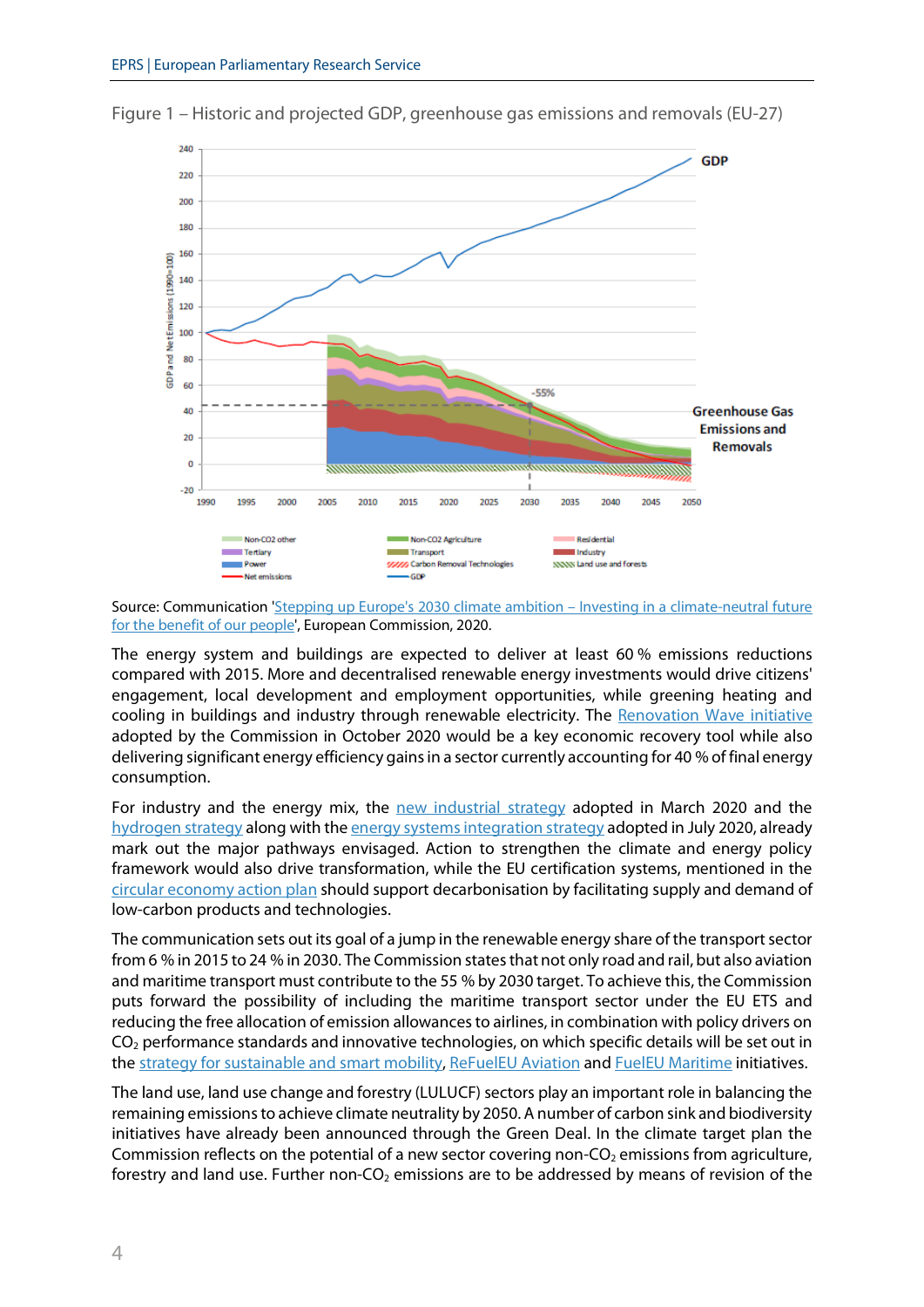LULUCF Regulation as well as the [methane strategy](https://eur-lex.europa.eu/legal-content/EN/TXT/?uri=CELEX%3A52020DC0663&qid=1605022758508) and existing policies in the areas of waste management and circular economy initiatives. Under the **European Climate Pact later this year**, an initiative on EU carbon farming will be included.

Owing to the expansion of the ETS, the revision of numerous regulations and the introduction of new initiatives, as presented above, the climate target plan communication states that the Effortsharing Regulation might be repealed, if all sectors and objectives are covered by ETS and LULUCF or other legislation.

# <span id="page-4-0"></span>The road to achieving a revised 2030 climate target

With the climate target plan the European Commission announced revisions and adjustments of the entire existing policy framework, along with new initiatives. In the [Commission's work programme](https://ec.europa.eu/info/publications/2021-commission-work-programme-key-documents_en)  [for 2021,](https://ec.europa.eu/info/publications/2021-commission-work-programme-key-documents_en) the majority of the legislative revisions mentioned in the climate target plan are grouped together in a 'Fit for 55' package (see Table 1).

| Initiatives under the Fit for 55 package and the timeline                                             |          |                                                                                |          |
|-------------------------------------------------------------------------------------------------------|----------|--------------------------------------------------------------------------------|----------|
| Revision of the EU emissions trading system (ETS),<br>including a proposal for ETS as an own resource | Q2, 2021 | Carbon border adjustment mechanism<br>(CBAM) and proposal for own resource     | Q2, 2021 |
| Effort Sharing Regulation (ESR)                                                                       | Q2, 2021 | Revision of the Energy Tax Directive                                           | Q2, 2021 |
| Amendment to the Renewable Energy Directive                                                           | Q2, 2021 | Amendment of the Energy Efficiency<br><b>Directive</b>                         | Q2, 2021 |
| Reducing methane emissions in the energy sector                                                       | Q2, 2021 | Revision of the LULUCF Regulation                                              | Q2, 2021 |
| Revision of CO <sub>2</sub> emission performance standards<br>for new passenger cars and vans         | Q2, 2021 | Revision of the Directive on deployment of<br>alternative fuels infrastructure | Q2, 2021 |
| Revision of the third energy package for gas and<br>competitive decarbonised gas markets              | Q4, 2021 | Revision of the Energy Performance of<br><b>Buildings Directive</b>            | Q4, 2021 |

#### Table 1 – Initiatives under the 'Fit for 55' package

Data source: [Communication on 2021 Commission work programme](https://eur-lex.europa.eu/legal-content/EN/TXT/?uri=CELEX:52020DC0562https://ec.europa.eu/info/publications/2021-commission-work-programme-key-documents_en) - annexes, European Commission, October 2020.

For many of the above initiatives the Commission is either currently undertaking public [consultations](https://ec.europa.eu/info/law/better-regulation/have-your-say/initiatives?&topic=CLIMA) on the initial roadmaps to inform impact assessments (ESR, LULUCF, CO<sub>2</sub> emissions standards and ETS) or has already completed them (Energy Tax Directive and CBAM).

A paper by the [German Federal Environment Office](https://www.umweltbundesamt.de/publikationen/raising-the-eu-2030-ghg-emission-reduction-target) outlines the need for an ambitious 2030 climate target and the urgent need to revise the EU ETS and ESR to help reach a new target. It discusses options for reaching targets of between 50 and 65 % in emission reductions by 2030. The paper presents options on how to share the target between the ETS and ESR sectors. Although the authors acknowledge the limitations of changing some areas of the EU ETS before the second allocation period from 2026, they argue that the surplus of allowances, exacerbated by the economic crisis due to the pandemic, will have to be addressed with effect from 2021 to ensure a functioning system. They present options and degrees for raising the linear reduction factor<sup>[5](#page-7-4)</sup> (LRF), rebasing the cap,<sup>[6](#page-7-5)</sup> and lifting the percentage ceiling<sup>[7](#page-7-6)</sup> of allowances moved to the market stability reserve (MSR). ESR options are also presented; these include adjusting the annual ESR emission allocations of Member States, implementing EU-level measures, especially for transport and buildings,<sup>[8](#page-7-7)</sup> and raising the level of ambition by means of a gap-filling mechanism, rewarding Member States with EU funding if they go beyond ESR obligations.

The 2030 climate target plan communication builds on the impact assessment (IA) and a public consultation carried out in spring 2020. The Commission's analysis concludes that the current policy framework is insufficient, as it would result in only a 60 % reduction in emissions by 2050.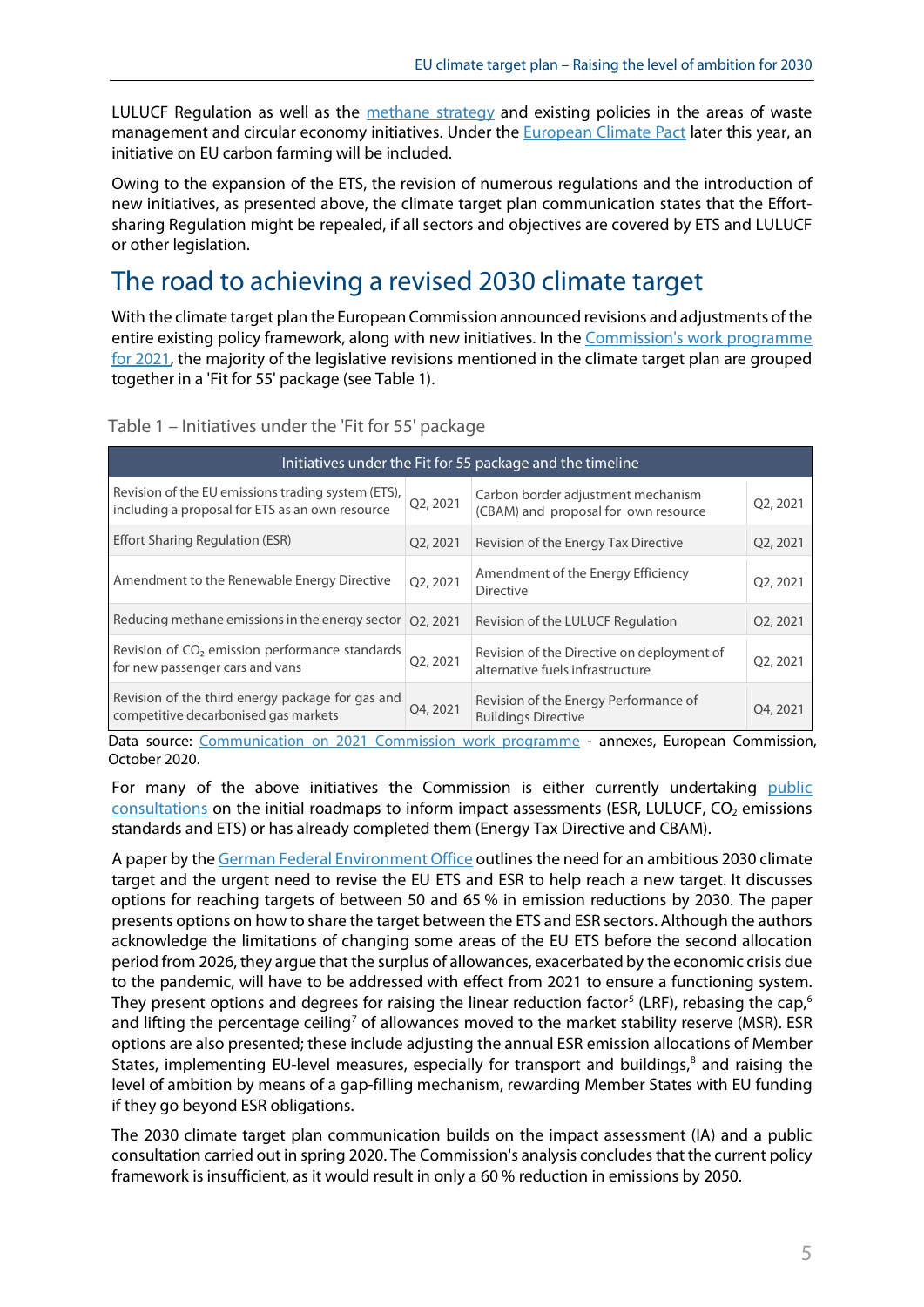The IA analyses policy options to address the problem that the EU's GHG reduction target and current policies are inadequate when it comes to ensuring a gradual transition to a climate neutral EU economy by 2050. It includes baseline scenarios based on the current EU climate and energy policy and on the national energy and climate plans of the Member States. It analyses a range of policy options and delivers 10 policy scenarios, two of which take account of the coronavirus crisis.

The analysis focuses on the general objective of increasing the EU's GHG emissions reduction target to within the range of 50 % to 55 % by 2030, as well as determining the scope of the target. It outlines the cost-effective potential of all sectors of the EU economy to contribute to achieving the target.

The IA also prepares the ground for a targeted revision of the climate and energy policy framework. According to the IA, a broad mix of policy instruments are required to deliver the greater level of ambition, including the extension of carbon pricing and emissions trading, along with regulatory measures in the energy and transport fields.

The impacts assessed include: economic growth and prosperity; social justice; security, affordability and sustainability of the energy system; carbon leakage; technological progress and leadership in green technologies; and environmental sustainability, resource use and food security.

The assessment finds that net GHG emissions reductions within a range of 50 to 55 %, are possible in a responsible manner and would deliver sustainable economic growth. The results are provided at EU level only, and not broken down by region or Member State.

The EPRS [initial appraisal](http://www.europarl.europa.eu/thinktank/en/document.html?reference=EPRS_BRI(2020)654190) of the impact assessment highlights issues with the formulation of the objectives, the selection and assessment of scenarios, and conformity with the [Better Regulation](https://ec.europa.eu/info/law/law-making-process/planning-and-proposing-law/better-regulation-why-and-how/better-regulation-guidelines-and-toolbox_en)  [Guidelines](https://ec.europa.eu/info/law/law-making-process/planning-and-proposing-law/better-regulation-why-and-how/better-regulation-guidelines-and-toolbox_en) and the recommendations of the Commission's [Regulatory Scrutiny Board,](https://ec.europa.eu/info/law/law-making-process/regulatory-scrutiny-board/regulatory-scrutiny-board-business-plan-2020_en) where available.

# <span id="page-5-0"></span>European Parliament and Council positions

The new emissions reduction target is to be agreed as part of the legislative proposal for the European climate law[, amended](https://eur-lex.europa.eu/legal-content/EN/TXT/?uri=CELEX%3A52020PC0563&qid=1605203382901) by the European Commission on 17 September 2020 to reflect the revised target.

In the European Parliament, the [climate law proposal](https://oeil.secure.europarl.europa.eu/oeil/popups/ficheprocedure.do?reference=2020/0036(COD)&l=en) has been referred to the Committee on Environment, Public Health and Food Safety (ENVI). During committee debates, the rapporteur in charge, Jytte Guteland (S&D), [argued for a 65](https://www.europarl.europa.eu/doceo/document/ENVI-PR-648563_EN.html) % target, referencing the United Nations Environment Programme (UNEP) emissions gap report on remaining within the 1.5°C global warming target. The [climate target plan](https://oeil.secure.europarl.europa.eu/oeil/popups/ficheprocedure.do?reference=SWD(2020)0178&l=en) was referred to the ENVI committee too, though as a non-legislative communication and with the target included under the legislation for the climate law, no specific action is required or expected from Parliament on the target plan itself. In relation to the climate law proposal, [Parliament](https://oeil.secure.europarl.europa.eu/oeil/popups/ficheprocedure.do?reference=2020/0036(COD)&l=en) adopted its position on 8 October 2020, calling for a 60 % emission reduction by 2030, in line with the [final ENVI committee](https://www.europarl.europa.eu/doceo/document/A-9-2020-0162_EN.html) report. In contrast, the opinion of the Committee on Industry, Research and Energy (ITRE), associated under Rule 57 of the Rules of Procedure of the European Parliament, proposed sticking to the 55 % target as earlier called for by Parliament, most recently in it[s resolution](https://www.europarl.europa.eu/doceo/document/TA-9-2020-0005_EN.html) of 15 January 2020 on the European Green Deal.

On 23 October 2020, the Environment Council reached agreement on a [partial general approach](https://eur-lex.europa.eu/legal-content/EN/TXT/?uri=CONSIL:ST_12261_2020_INIT) on the climate law proposal. The partial approach agreement does not include the 2030 GHG emissions reduction target. With the mandate given by the adoption in Parliament and the partial agreement in Council, interinstitutional negotiations can proceed on the climate law proposal, except for on the 2030 target.<sup>[9](#page-7-8)</sup>

# <span id="page-5-1"></span>Expert and stakeholder views

In response to the consultation on the inception impact assessment (IIA),  $ECRA$ , the European Climate Research Alliance, an association of 23 leading European climate research institutions,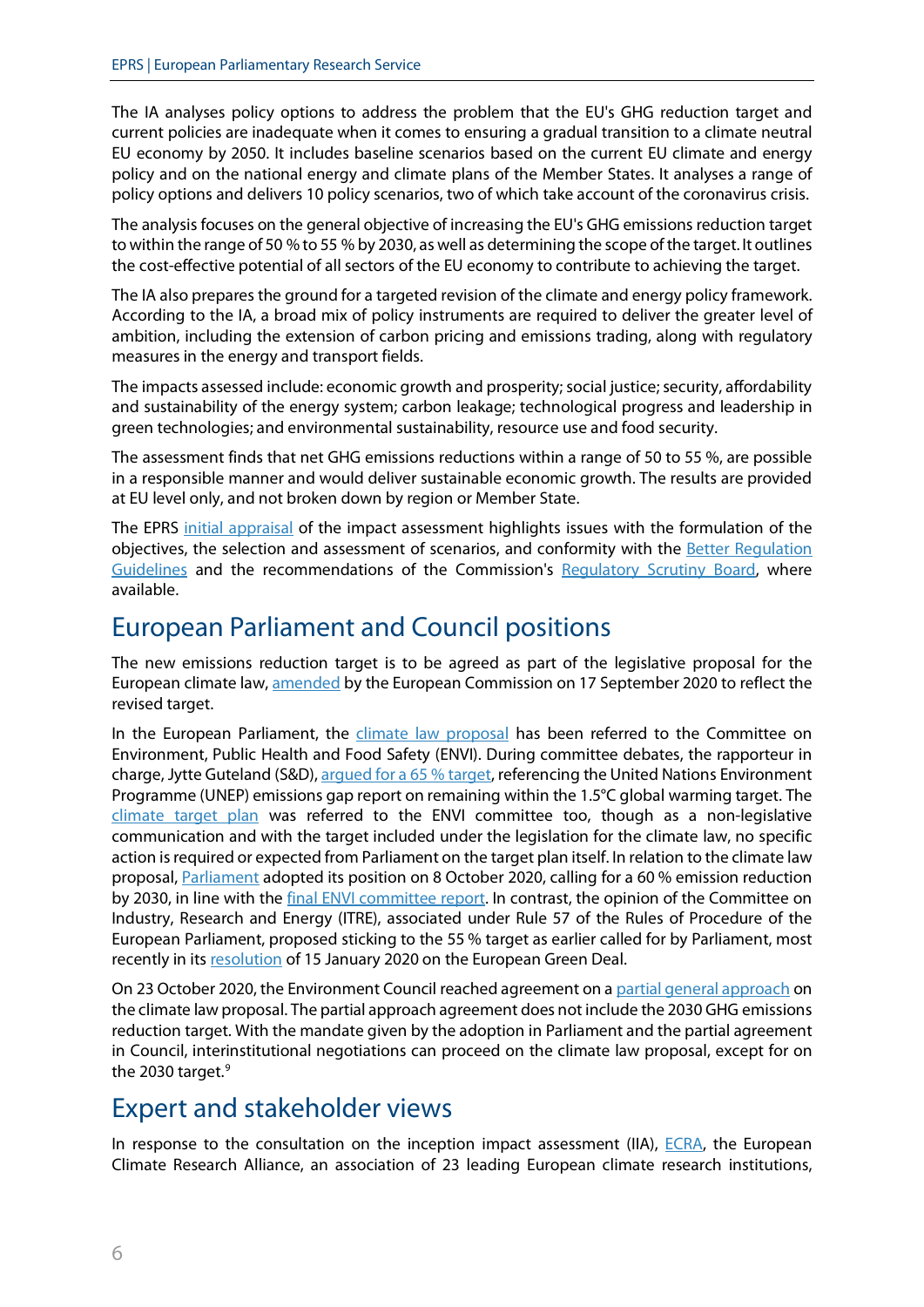called upon the Commission to include evaluation of targets higher than 55 % in the IA. ECRA referenced the [UNEP](https://www.unenvironment.org/resources/emissions-gap-report-2019) emissions gap report, implying the need for a 65 % 2030 target for the EU, in order to reach the 1.5°C global warming target of the Paris Agreement. Similarly, the European Roundtable on Climate Change and Sustainable Transitio[n \(ERCST\)](https://ec.europa.eu/info/law/better-regulation/have-your-say/initiatives/12265-2030-Climate-Target-Plan/F511439) highlighted the issue of the predetermined target scope, rather than letting the IA conclude the appropriate target.

In early March 2020, the secretary-general of **Eurelectric**, the EU power sector association, warned the Commission of the danger of making the climate law proposal too complex, suggesting abstaining from adding a 2030 target in the legislative proposal itself. He argued that revision of the 2030 target had been announced separately already and would complicate efforts to achieve a Climate Law agreement.

On 15 October 2020, in [a joint open letter,](https://www.corporateleadersgroup.com/reports-evidence-and-insights/ceos-urge-eu-to-raise-emissions-targets) referred to by Commission President Ursula von der Leyen in he[r State of the Union](https://ec.europa.eu/info/strategy/strategic-planning/state-union-addresses/state-union-2020_en) address of 16 October 2020, a coalition of over 170 businesses, investors and business and investor networks urged policymakers to adopt an ambitious emissions reduction target for 2030 of at least 55%. [Business Europe,](https://www.businesseurope.eu/publications/2030-climate-target-must-be-aligned-strong-eu-industry-strategy) calling 2050 climate-neutrality 'our common ambition', has called for clarity regarding the *how* rather than the targets, but has also in a recent [paper](https://www.euractiv.com/wp-content/uploads/sites/2/2020/11/2030-impact-assessment-points-2020-11-BusinessEurope-Comments-2030-Impact-assessment-1.pdf) directed strong criticism towards the IA underpinning the proposed target, on account of its failure to consider in full the economic impacts of the coronavirus crisis.

From the forest sector, **EUSTAFOR**, representing state forests, supports the European Union's climate ambition, but criticises the climate target plan for simplistically reducing forests to carbon sinks offsetting other sectors' emissions. EUSTAFOR calls for increased attention to the multi-purpose role of forests in providing sustainable biomass and wood for construction as well as carbon sinks. On 12 October 2020, six forest sector associations launched the **#ForestBiodiversity Platform**, to showcase how forestry can support Green Deal priorities.

Th[e European Trade Union Confederation](https://www.etuc.org/en/pressrelease/eu-climate-plan-has-right-ambition-still-not-fair-workers) (ETUC) supports the 55 % GHG emission reduction target, but points to a lack of funding guarantees, criticising the [reduction of the Just Transition Fund,](http://www.europarl.europa.eu/thinktank/en/document.html?reference=EPRS_BRI(2020)646180) saying the plan falls short when it comes to jobs, working conditions and governance.

Several NGOs (among the[m WWF,](https://www.wwf.eu/?uNewsID=853566) [Greenpeace](https://www.greenpeace.org/eu-unit/issues/climate-energy/45045/eu-commission-55-2030-climate-target-trying-to-negotiate-with-nature/) and [Bellona\)](https://bellona.org/news/eu/2020-10-european-parliament-votes-to-defend-honest-accounting-within-the-eu-climate-law), beyond making demands for a higher target, have criticised the change to the net target for 2030, with Greenpeace claiming the Commission was trying to 'fudge' with the numbers. Th[e Coalition for Higher Ambition,](https://mk0eeborgicuypctuf7e.kinstacdn.com/wp-content/uploads/2020/10/Letter-on-EU-2030-Climate-Target-2.pdf) representing a wide range of organisations, authorities and investment groups, also supports a higher target. Following the vote in Parliament, FERN, Bellona and CarbonMarketWatch, in an [open letter](https://network.bellona.org/content/uploads/sites/3/2020/10/Open-Letter-to-MS-1.pdf) to top EU decision-makers in Commission and Council, urged them to [follow the European Parliament's](https://bellona.org/news/eu/2020-10-european-parliament-votes-to-defend-honest-accounting-within-the-eu-climate-law)  [lead](https://bellona.org/news/eu/2020-10-european-parliament-votes-to-defend-honest-accounting-within-the-eu-climate-law) and protect the integrity of the EU 2030 target, to avoid blurring the target and creating confusion and inaction with a net target. The organisations called for clear emissions reductions targets with separate targets for removals. They also called for the development of definitions and verification methods for removals.

Beyond criticism of the net target for 2030, the intention to include road transport under the ETS has also received attention. [Transport&Environment,](https://energypost.eu/changes-to-national-targets-and-forestry-mean-ecs-55-plan-is-weaker-than-it-looks/) the European federation of green transport NGOs, called this specific measure a 'problematic' idea that, in combination with a repeal of the Effort Sharing Regulation, would *[undermine](https://www.transportenvironment.org/newsroom/blog/road-transport-eu-ets-high-risk-low-reward-strategy)* national incentives to promote modal shifts, tax reforms and other green transport policies. With regard to targets for  $CO<sub>2</sub>$  emissions from new cars and vans, ACEA, the [European Automobile Manufacturers'](https://www.acea.be/press-releases/article/climate-target-ambition-must-be-matched-by-supportive-eu-policies-auto-make) Association, has asked the Commission to first ensure enabling factors, calling for supportive policies for the industry.

In its feedback during the consultation period, **EuroMines**, representing the European mineral raw materials industry, also called for support, urging policy-makers to pay attention to the time requirements for adaptation and to ensure financial support for innovative decarbonisation and energy efficiency technologies. Furthermore, to ensure continued competitiveness of the industry, it called for concrete support for a competitively priced fossil-free electrification process.